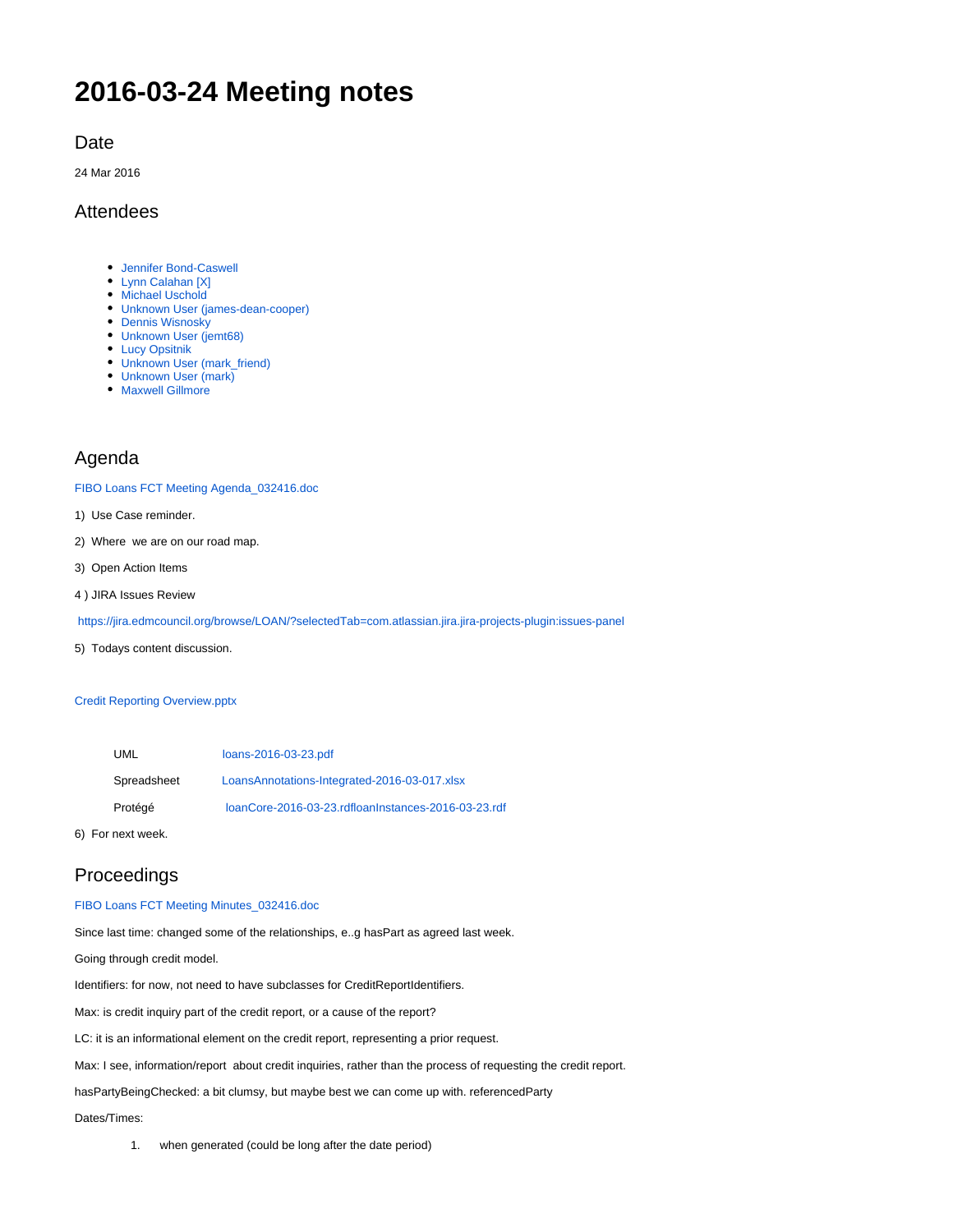- 2. as of date
- 3. period covered (end is not necessarily as of date, datea arrives fr a period later than when drawn)

JimCooper: CreditScore is always a number, CreditRating can be qualitative.

Max: this can work, but this way does not allow general case when do not care which is which (e.g. credit classifier, which could be either).

Jen: for our use case, we can just have it be a numeric value.

Jeff: can be in commercial loans, different

CreditScoreFactor: somewhat US-centric

Tradeline not derived from the contract. aybe isBasedOn Contract? or si based on the transaction history of the contract?

To view notes capture during proceedings, please see the chat log.

[ChatLog DW FIBO Reoccurring Meeting 2016\\_03\\_24 17\\_03.rtf](https://wiki.edmcouncil.org/download/attachments/6357155/ChatLog%20DW%20FIBO%20Reoccurring%20Meeting%202016_03_24%2017_03.rtf?version=1&modificationDate=1459273606000&api=v2)

## **Decisions**

### Action items

 $\overline{\mathbf{v}}$ 

| Michael Uschold |    | LOAN-74 - Jira project doesn't exist or you don't have permission to view<br>it.                                                                                                                                                                                                                                                    | Most of these items were |
|-----------------|----|-------------------------------------------------------------------------------------------------------------------------------------------------------------------------------------------------------------------------------------------------------------------------------------------------------------------------------------|--------------------------|
|                 |    | done before creating this JIRA ISSUE. It only includes the two items in red.                                                                                                                                                                                                                                                        |                          |
|                 | 1. | GreditReport not always have a GreditScore, make min 0, e.g. for people with little credit history.                                                                                                                                                                                                                                 |                          |
|                 | 2. | GreditReport not always have a CreditInguiry, make min 0.                                                                                                                                                                                                                                                                           |                          |
|                 | 3. | GreditReport not always have a CreditTradeline and PublicRecord, make min 0.                                                                                                                                                                                                                                                        |                          |
|                 | 4. | CreditReport: add date of creation property (as of date) (to Report superclass).                                                                                                                                                                                                                                                    |                          |
|                 | 5. | Rename CreditRequest to CreditReportRequest                                                                                                                                                                                                                                                                                         |                          |
|                 | 6. | look into property like referencedParty or subjectParty (not work wel with FIBO refersTo, too limited.)<br>Result: I looked and found nothing better.                                                                                                                                                                               |                          |
|                 |    | add asOf or effectiveDate to Report (inherited by CreditReport) see if asOfDate is in FND<br>Result: nothing was in FND. I added asOfDate to CreditReport, not Report, since not all Reports have them.                                                                                                                             |                          |
|                 |    | 8. - allow CreditScore to be float, not integer. MOVE TO IDENTIFIER RATIONALIZATION<br>Result: changed to be decimal, not float due to a range specification for the property.                                                                                                                                                      |                          |
|                 | 9. | allow CreditScore to be non-numeric (e.g low, medium, high). research this, [can of worms] throw over the fence to FND. Want<br>something like CreditRating that includes qualitative and quantitative scores. MOVE TO ID RATIONALIZATION<br>Result: added GreditScoreGategory for non-numerie. Did not move to ID RATIONALIZATION. |                          |
|                 |    | 10. GreditScore min 0 GreditScoreFactor                                                                                                                                                                                                                                                                                             |                          |
|                 |    | 11. GreditScore maybe use isDerivedFrom model rather than uses_g<br>Result: replaced uses_g with isDerivedFrom in the restriction.                                                                                                                                                                                                  |                          |